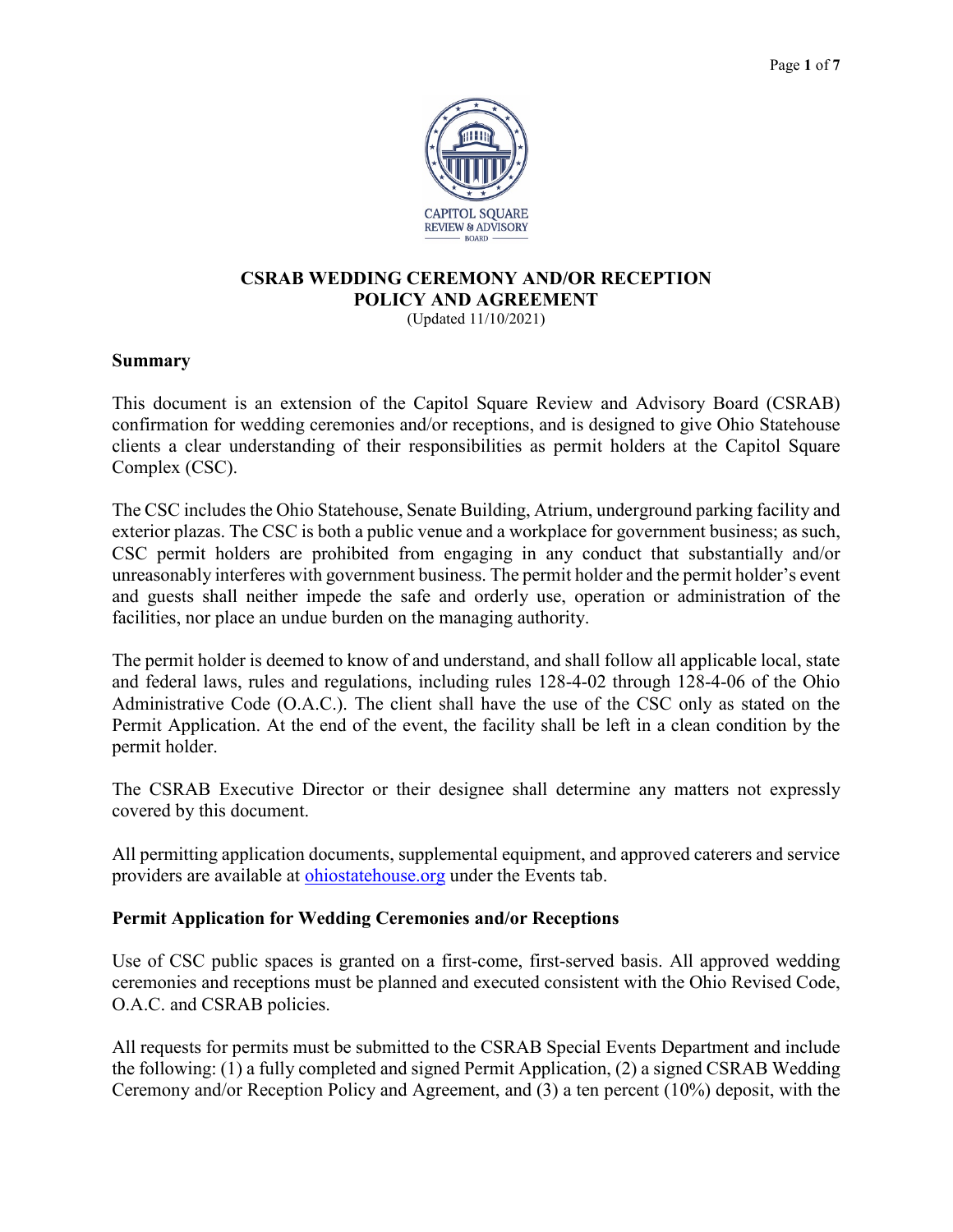remaining balance due thirty (30) days before the wedding ceremony and/or reception. CSC facilities will not be held without receipt of all three of the above-listed items.

A CSRAB representative will notify applicants by email of the Executive Director's determination within ten (10) days of submission of the completed documents. The terms of this Agreement may not be transferred, assigned or sublet.

The CSRAB reserves the right to limit the use of the CSC, at any time, due to unforeseen operational circumstances or state government needs. Every reasonable effort will be made to alleviate the effects of any such limitation.

All permit holders must comply with the following:

- 1) Only a permit holder or the permit holder's express designee can request cost-incurring changes to an event.
- 2) The permit holder shall maintain the CSC in a responsible manner during the term of the permit, keeping the complex clean and free of debris. Any undue burden on the managing authority to restore the premises to the original condition may result in additional fees.
- 3) The permit holder will be responsible for any costs associated with the repair of CSC facilities or equipment due to damages resulting from the scheduled event.
- 4) The permit holder shall indemnify and hold harmless the State of Ohio and the CSRAB against any and all claims, demands, actions, or causes of actions, together with any and all losses, costs, or related expenses asserted by any person or persons for bodily injury, death, or property damages resulting from or arising out of the permitted use of the CSC.
- 5) The permit holder must ensure that standard CSC signage, exit doors, exit lights, fire sprinkler heads, fire alarm pulls, security cameras and fire extinguishers are kept free of obstacles or decorative material and are not covered or otherwise obstructed.

## **Access to the CSC**

The CSC is available for permitted wedding ceremonies and/or receptions and special events every day of the year, 8 a.m.-11 p.m., except for national holidays when the building is closed. Guests may arrive at the CSC any time during normal Statehouse business hours (8 a.m. to 5 p.m. Monday through Friday, 11 a.m. to 5 p.m. Saturday and Sunday). If an event is scheduled outside of normal business hours, a Special Events representative will advise as to when guests may arrive. Guests must depart by 11 p.m. for any scheduled event.

Facility access and use must be within the confirmed time on the permit application. Confirmed times include event preparation, rehearsal time, and setup and teardown time. Permit holders who have not removed all decorations, equipment and other items by their confirmed event end time may be assessed additional fees; any remaining items may be disposed of at the permit holder's expense. CSRAB staff shall have the right to access and enter the event space for any reasonable purpose during the event.

To allow the flow of pedestrian traffic, permit holder activities are limited to the specific areas identified in the permit application. Permitted groups shall not impede pedestrian traffic in nonapproved event spaces or public areas of the CSC.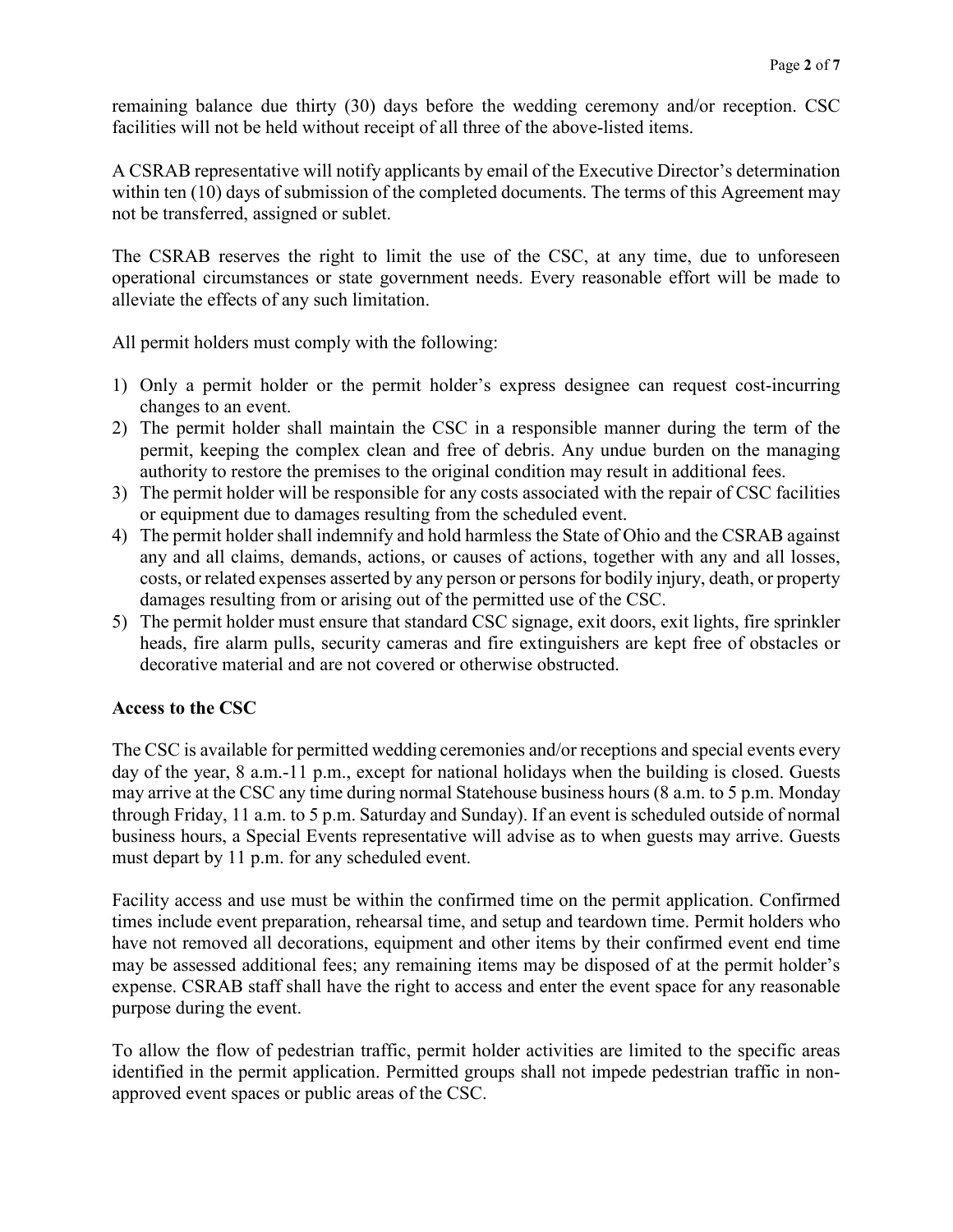During approved after-hours events, guests should use the designated entrances to access the CSC. Designated entrances will be determined and communicated by the CSRAB Special Events Department.

# **Prohibitions for Wedding Ceremonies and/or Receptions at the CSC**

Items or activities that could adversely affect the structure, safety, historic integrity or decorative condition of the CSC or any permanent structure on the premises are prohibited. Such items include but are not limited to:

- Adhesives, stickers, name tags or labels, cellophane, pressure-sensitive tape, screws and nails
- Balloons, including helium-filled balloons
- Birdseed, rice, etc.
- Bubbles
- Candles without glass containers
- Cigars, cigarettes, e-cigarettes, vapor sticks, etc.
- Confetti
- Glitter
- Loose fresh flower petals
- Paints, chemicals or liquids that can damage the facility
- Powder and any similar material
- Signs on sticks, poles or stakes
- Straw/hay
- Sparklers, fireworks, non-insulated fires

## **Special Permissions or Requests**

- 1) To prevent damage to the building, only CSRAB staff is permitted to hang any signage or banners. Any requested signage or banners should be provided to the CSRAB at least twenty-four (24) hours in advance of the event to allow CSRAB staff sufficient time to post them.
- 2) The permit holder must seek written approval from the Executive Director for any desired equipment, machine or vehicle to be brought to the CSC during a permitted period for a special event.
- 3) Any fire or grills on outside spaces require special approval from the Executive Director in advance of the event.

## **Required Deposit and Payment Plan**

The remaining balance of the payment is due thirty (30) days before the wedding ceremony and/or reception. The CSRAB reserves the right to cancel an event if required payments are not received three (3) business days in advance of the scheduled event.

Additional rules and requirements include: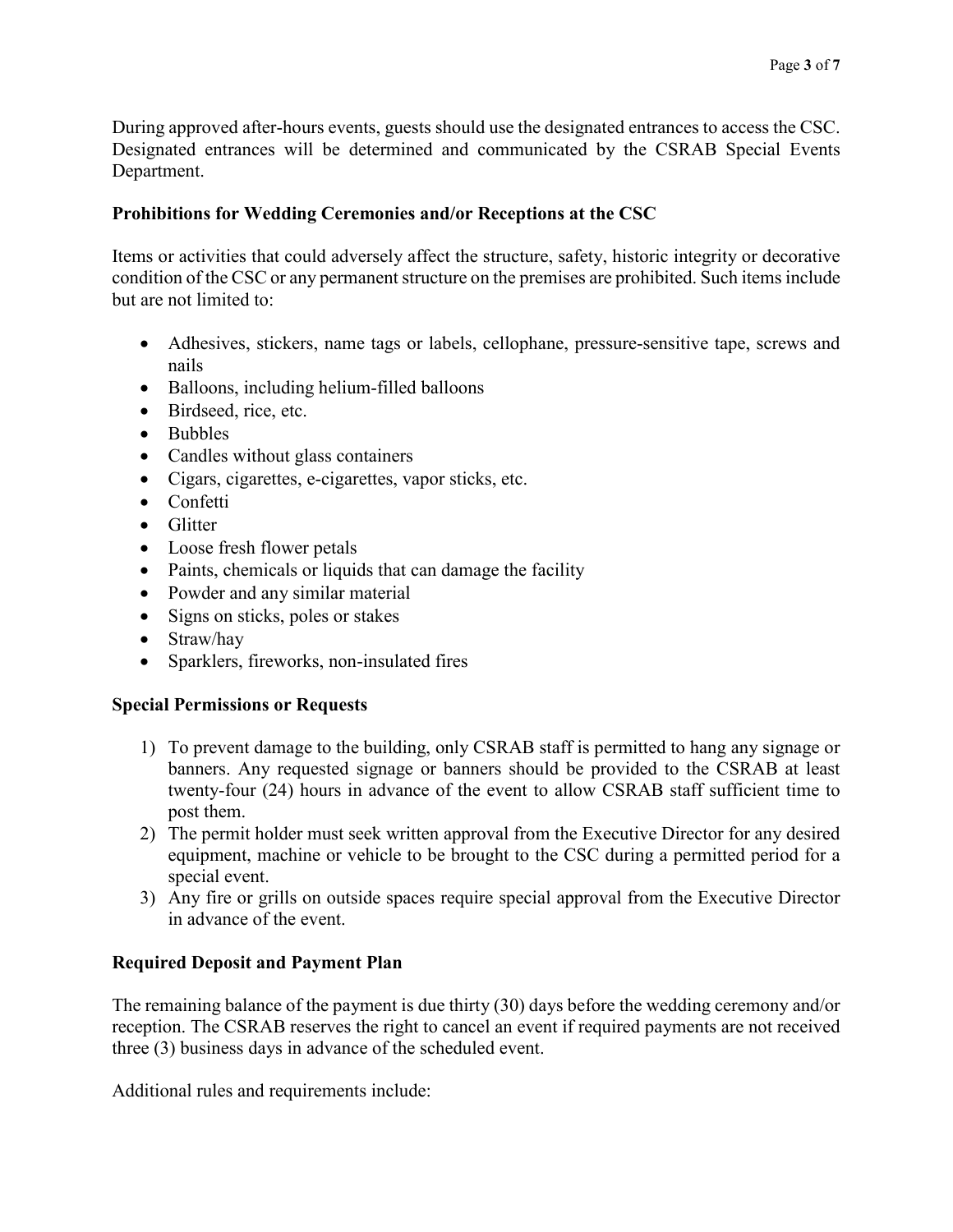- 1) The CSRAB may require the permit holder to file a certificate of insurance with the CSRAB office at least seven (7) days prior to the event pursuant to O.A.C. 128-4-03.
- 2) CSRAB security or maintenance personnel services will be provided pursuant to the approved Permit Application. All extra or additional service charges will be billed to the permit holder immediately following the date of the event with payment due within fifteen (15) days of the conclusion of the event.
- 3) All returned checks are subject to a \$30 fee.
- 4) Any outstanding balance beyond sixty (60) days may be referred to the Ohio Attorney General for collection.
- 5) The CSRAB reserves the right to deny a Permit Application if the applicant has or has had an unpaid balance with the CSRAB for prior events.

## **Cancellation Policy**

The wedding ceremony and/or reception cancellation schedule is as follows:

- a) Up to 90 days prior to event, 50% refund of the deposit and 100% of any additional amounts already paid.
- b) Less than 90 days prior to the event, no refund of the deposit. 100% of any additional amounts already paid will be refunded.
- c) Less than 30 days prior to the event, no refund.

Permit holders will be provided a full refund of their deposit and any additional amounts already paid if the CSRAB, in its sole discretion, determines it must cancel the event (see Outdoor Guidelines below).

#### **Security**

The Ohio State Highway Patrol (OSHP) is responsible for all security at the CSC. The CSRAB and OSHP have determined the following number of troopers needed for each event based on expected guest count for outside events, after-hours and weekend inside events. For every event that has two or more bars open at the same time, additional security is required.

| Guest Count | <b>Troopers Needed</b> |
|-------------|------------------------|
| 1-500       |                        |
| 501-700     |                        |
| 701-800     |                        |
| 801-1000    |                        |

All visitors and packages must be screened prior to entering the CSC. Visitors are subject to security protocols that include walk-through and/or hand-held metal detectors. All packages must undergo full inspection by use of x-ray or hand check. Any visitor refusing to submit to security screening shall be prohibited from entering the facilities.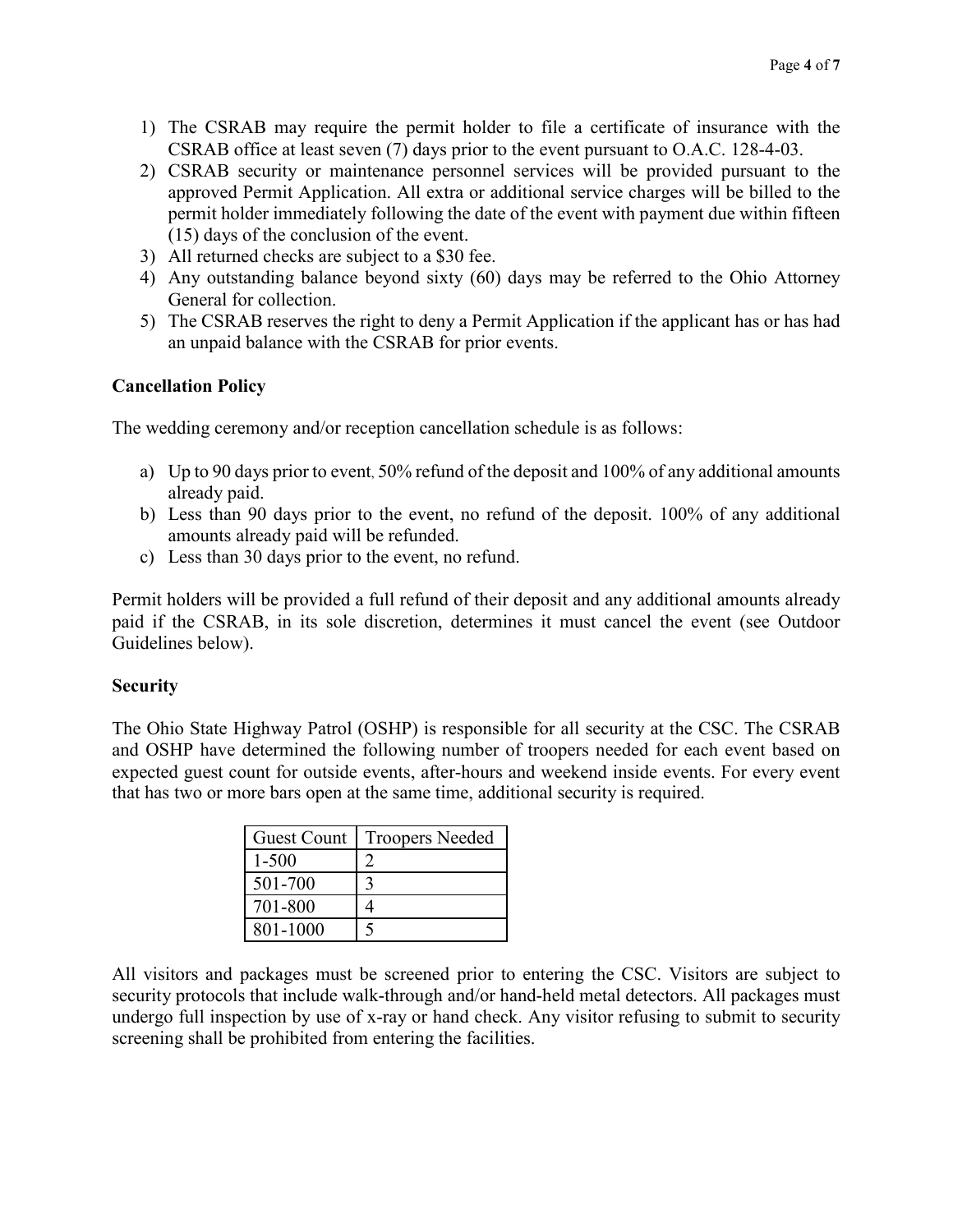## **Caterers and Service Providers**

All catering for events at the CSC must be provided by a CSRAB-approved caterer. All rented equipment for events at the CSC must be provided by a CSRAB-approved service provider.

#### **Alcohol Service**

All alcohol service must be purchased from and provided by the liquor license holder for the CSC, and comply with applicable liquor laws. When serving alcohol, the license requires that nonalcoholic beverage service also be made available. Additionally, no alcohol may be removed from the CSC. Alcohol service must end fifteen (15) minutes before the stated end of an event.

The OSHP and the liquor license holder reserve the right to confiscate any alcoholic beverage brought onto the CSC from an outside source.

## **Outdoor Guidelines**

All policies regarding reservations, payments and responsibility for indoor spaces apply to all outdoor venues as well. Outdoor events must remain in the reserved CSC designated space.

All tents must be rented through a CSRAB-approved service provider. No equipment is permitted to be tied to the building, monuments or other permanent structures on the CSC. Depending on the size of an outdoor event, the CSRAB reserves the right to assess additional charges for equipment and staffing.

Cancellations for outdoor space and/or equipment due to inclement weather should be made as soon as possible (please refer to the cancellation policy on page 4). The CSRAB reserves the right to delay, postpone, relocate, and/or cancel any event and/or equipment reservations due to weather conditions, health and safety concerns, or as otherwise consistent with the O.A.C. and Ohio Statehouse Outdoor Events Rules and Restrictions document. Ability to relocate indoors is subject to the availability of inside spaces.

#### **Statehouse Tours**

Tours may be requested in conjunction with a wedding ceremony and/or reception by indicating the request on the Pre-Event Form. A \$40 fee per tour guide will be assessed for tours scheduled outside the normal business hours of the Ohio Statehouse Museum and Education Department.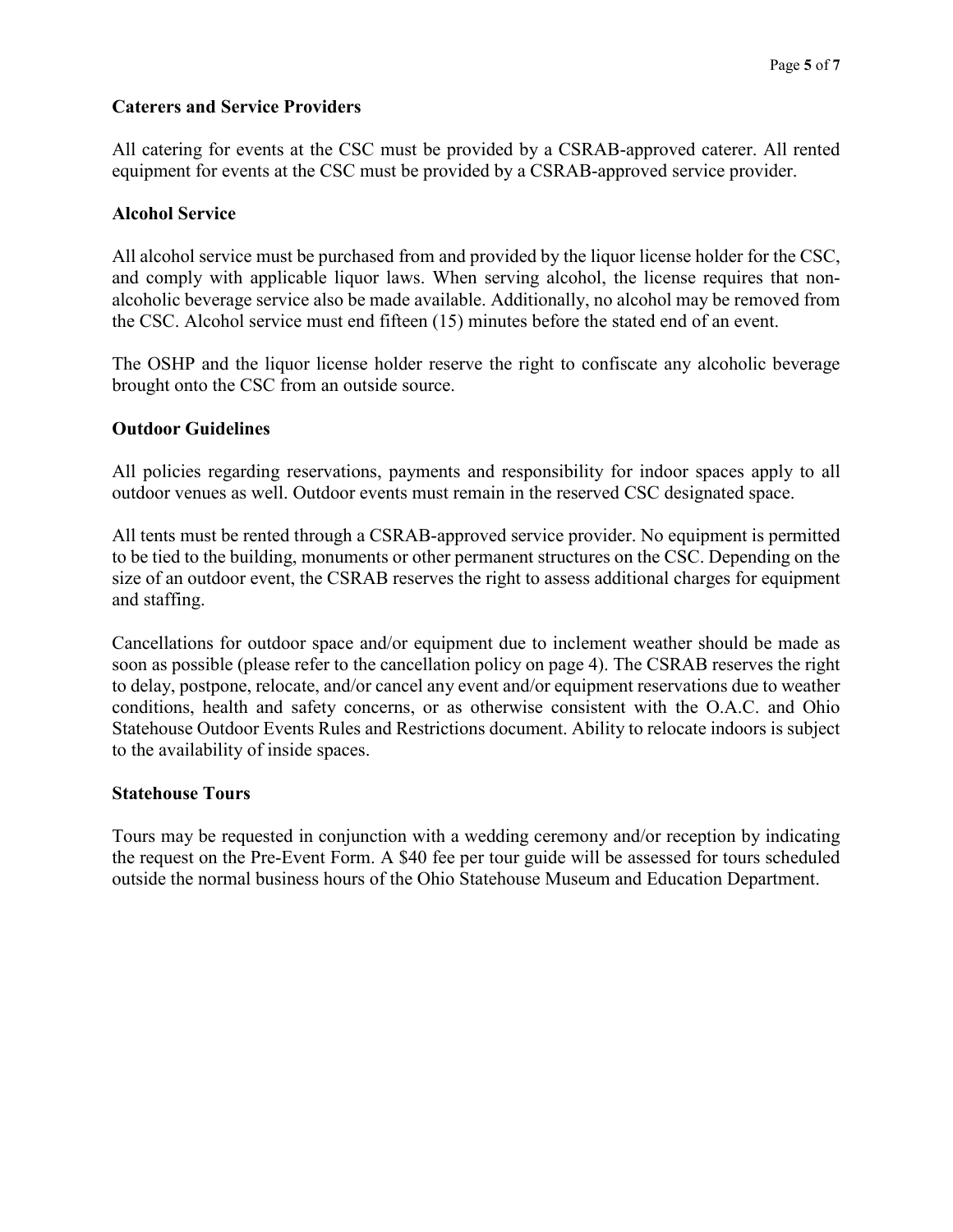## **Capitol Square Complex Wedding Ceremony and/or Reception Permit Application**

| Event Name:<br>Organization Name:                                                                                                                                                                                                                                                         |
|-------------------------------------------------------------------------------------------------------------------------------------------------------------------------------------------------------------------------------------------------------------------------------------------|
| Permit Holder(s) Name(s):                                                                                                                                                                                                                                                                 |
| Email:<br>Phone:                                                                                                                                                                                                                                                                          |
| Address:                                                                                                                                                                                                                                                                                  |
| Planning Contact Name:                                                                                                                                                                                                                                                                    |
| Email:<br>Phone Number:                                                                                                                                                                                                                                                                   |
| Date of event:<br>Official Event Start Time:<br>Official Event End Time:                                                                                                                                                                                                                  |
| Approximate guest count*                                                                                                                                                                                                                                                                  |
| Event Category: □Wedding □Photos                                                                                                                                                                                                                                                          |
| Event Sub Category: □ Ceremony □ Reception □ Photos                                                                                                                                                                                                                                       |
| Capitol Square Complex reserved space (check all that apply): □Atrium □Rotunda □South Hallway                                                                                                                                                                                             |
| □State Room □Museum Gallery □Ladies Gallery                                                                                                                                                                                                                                               |
| □George Washington Williams Room □Governor Thomas Worthington Center                                                                                                                                                                                                                      |
| □West Plaza □North Plaza □South Plaza □Veterans Plaza/Third Street Pull off                                                                                                                                                                                                               |
| Will you need catering services? $\Box$ Yes $\Box$ No<br>Name of Caterer:  TBD                                                                                                                                                                                                            |
| Do you plan to serve alcohol? $\Box$ Yes $\Box$ No (If yes, security required)                                                                                                                                                                                                            |
| A 10% deposit must accompany this application. Payments may be made by credit card or by check made<br>payable to Treasurer, State of Ohio.                                                                                                                                               |
| By signing below, the permit holder agrees to comply with O.A.C. 128-4-02 through 128-4-06 and all<br>laws, rules, and procedures governing events at the Capitol Square Complex.                                                                                                         |
| Permit Holder name<br>Permit Holder signature                                                                                                                                                                                                                                             |
| Authorizing Entity signature<br>Authorizing Entity name                                                                                                                                                                                                                                   |
| $\Box$ Approved<br>$\Box$ Denied<br><b>CSRAB</b><br>Representative<br>Date                                                                                                                                                                                                                |
| Capitol Square Review & Advisory Board exercises supervision and control of the Capitol Square Complex pursuant to R.C. 105.41<br>*Maximum capacity for wedding ceremony or reception will be 275 guests.<br>CSRAB Use Only: Fee<br>Check/CC/CBOSS EP#<br>Paid<br><b>Date</b><br>Invoice# |